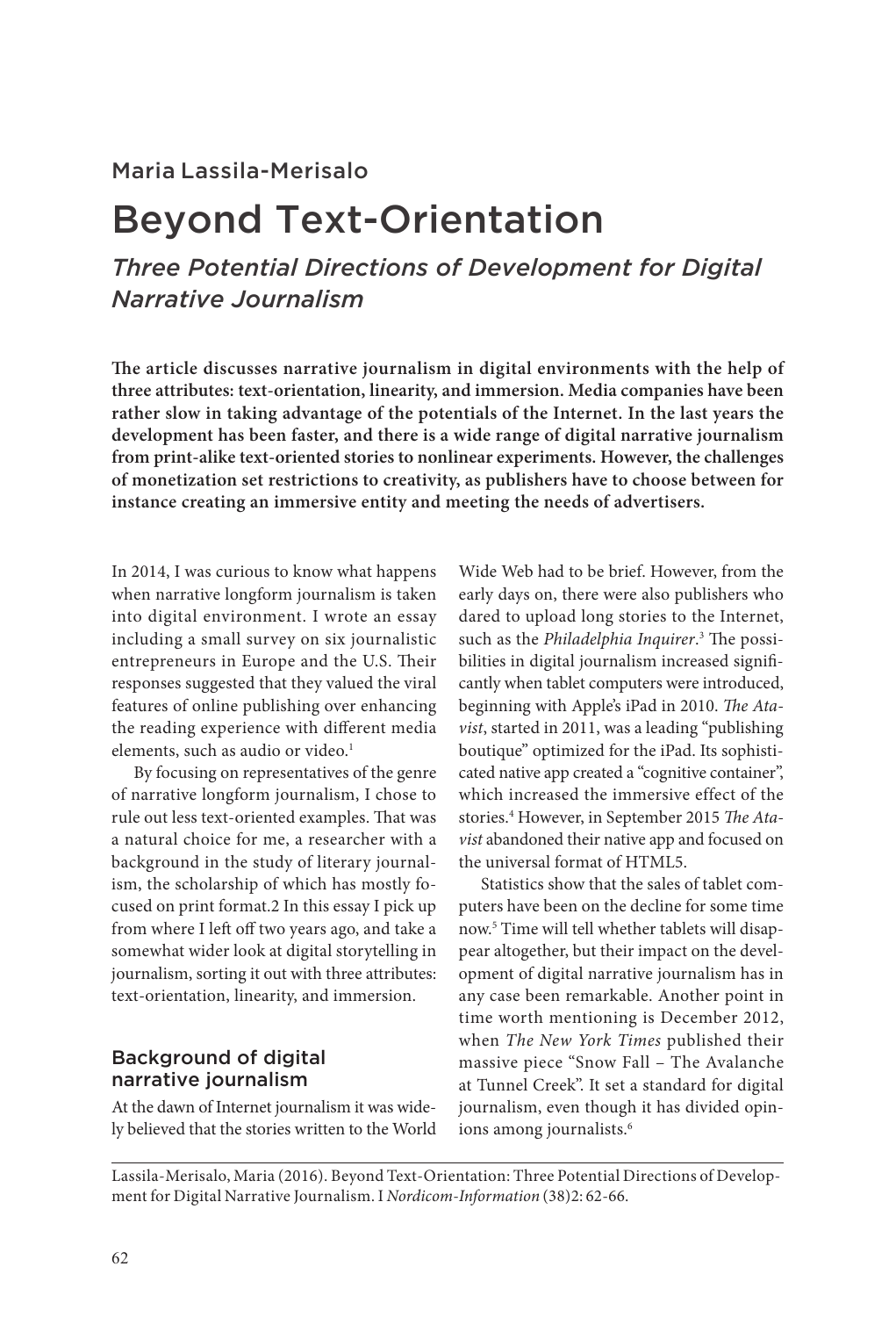The monetization of digital narrative journalism has remained a challenge the whole time. According to Dowling & Vogan, in big media companies, digital longform stories are rarely profitable as such, but they build symbolic capital which leads to more indirect profits.7 For instance, "Snow Fall" in *The New York Times* was open access and did not include advertisements, but it directed people to *The New York Times* website and resulted in new subscriptions. Small start-up companies on the other hand have needed additional funding sources. As Evan Ratliff from *The Atavist* has mentioned, "it's just really hard to grow a big business on things you sell for \$2–4 per month, as I think anyone would agree".<sup>8</sup> *The Atavist* has offered their platform to the public and made sponsor deals with advertisers. The Danish *Zetland* and the Finnish *Long Play* have offered consulting and training to companies and third sector organizations. Some publishers have had their writers produce content for others, and some have sold residual rights, to give but a few examples.<sup>9</sup>

### From text-oriented to image-oriented and beyond

Digital environment adds several potential layers to stories compared with print media: audio, video, interactive elements. Nevertheless, there are examples of digital journalism publishers which are even more text-oriented than those in traditional print journalism. One example is *Long Play*, a Finnish publisher of longform journalism, which to this date has published 43 e-singles, merely three of which have had pictures in them. In 2014, then editor-in-chief explained this with two reasons: first, the modest initial capital of the publication, and second, the overall text-orientedness of the whole *Long Play* team.10

Another longform digital publisher whose representative called her team rather old-fashioned was the Danish *Zetland*. Their stories are clearly text-oriented, but *Zetland* organizes live shows which bring the magazine to life with music, readings, interviews etc.<sup>11</sup> Even though there is an obvious connection between the magazine and the live show, the live shows can hardly be regarded as a solid part of the journalistic product. *The Atavist* on the other hand publishes stories which include audio clips, photos, maps, timelines and so on. However, all the elements are there to complement the text, which is clearly in the main role. Thus, *The Atavist* can be counted in the group of text-oriented publications.

An example of a step away from text-orientation can be found in NPR's "Demolished. The end of Chicago's public housing". The dominant feature in the story are the photos taken by Patricia Evans. The text blocks are mainly short, caption-like explanations to the pictures. The demolition of the colossal apartment buildings is illustrated on the opening photo of the story: the houses in the background of the photo first turn magenta and then white, as they disappear from the scenery. Later on in the story there is a photo in which both the building and the people apparently playing sports in front of it both turn white and disappear. These simple but powerful tools create a strong user experience, which forms a distinct narrative, albeit not a text-oriented one.

A step even further on the path away from text-orientation is "After the storm", by *The Washington Post*, Independent Lens and other partners. It reads like a movie or a documentary film, stretching the definition of journalism. The opening page gives instructions to the reader: how to navigate the site, how to get the most of the audio, and what to expect of the length of the experience. The story begins with a second person narrator talking to the reader, a future disaster survivor, taking them then back to the day before the storm hit his hometown. The story unfolds in 15 chronological sections, utilizing "the curtain effect" or "the parallax scroll" familiar from "Snow Fall", supplying the reader with a sophisticated and immersive experience, indeed in a "cognitive container".<sup>12</sup>

### From linear to nonlinear and interactive

Media companies have not been particularly eager nor quick to take into use the different multimedia possibilities offered by new tech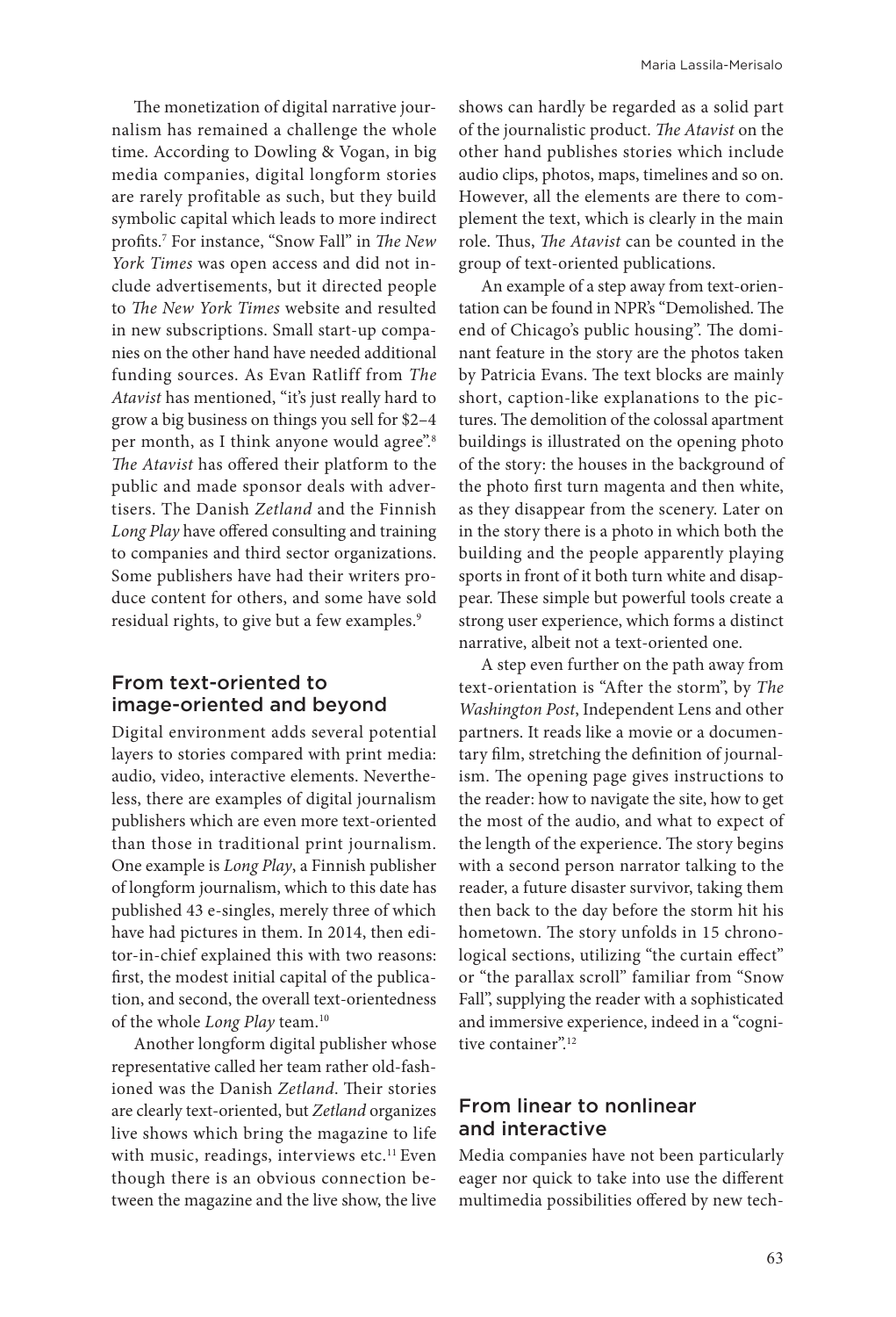nology.13 In the beginning, the stories were often transmitted from print media to the World Wide Web as such. This has meant not only text-orientation, but also distinctively linear reading experiences, even though the nature of the Internet also enables nonlinear presentations. As such, a nonlinear text is a conceptual paradox: a written text and its reading process are linear by default. In the Western world we read horizontally from left to right, and we can only read one sequence at a time. Throughout time, however, the linearity of a story has been distracted in many ways, for instance by non-sequential, episodic, or multilinear storytelling in movies. In the popular gamebook series from the 1980´s, *Choose your own adventure*, the reader gets to adapt the role of the protagonist and make decisions which determine the outcome of the story. The interactivity and the ability to choose are what makes those stories nonlinear to certain extent. Interactivity is the key to nonlinearity on the Internet as well. An example of nonlinear digital journalism could be an interactive story "In their words" by USA Today. In it the reader gets to choose which topics he/she wants to explore. Depending on the choices, the reader gets to "meet" a person who tells their experiences on video. This results in an individual user experience.

Another area worth mentioning is virtual reality, which creates new, extremely immersive experiences in digital storytelling. According to a Knight Foundation report, development in virtual reality in journalism has been increasingly fast since October 2015, and the user feedback has shown that people experience virtual reality stories very emotionally and viscerally.14 There are still challenges: the consumer market is very small, the headsets are expensive and uncomfortable and can create motion sickness, and the monetization remains a mystery.15 From the point of view of narrative journalism, however, probably the biggest challenge is to sustain the narrative while letting the user make decisions.

VR can allow users to explore scenes and discover characters and information at

their own pace, similar to how one navigates through a video game, which can provide a challenge to journalistic storytellers more familiar with taking the audience along a single narrative ride.16

## From immersion to dispersion

The Internet offers enhanced means of immersion in forms of hypertextuality, multimediality, and interactivity.17 However, media companies have been rather slow in utilizing the potentials of multimedia narration. The reasons for this are versatile, but it came as a surprise to me in my 2014 essay, that even innovative start up entrepreneurs expressed rather conservative and cautious views. For instance, an independent journalist from the UK stated: "Certainly in the last two years we've seen publishers using lots of features at once because they could rather than because they should."18

Optimizing the experience of immersion has interested for instance game developers in the fields of entertainment as well as education. The cognitive load theory has been applied to studying the abilities and the restrictions of human working memory in multimedia environments.<sup>19</sup> Information technologist Pierre Gander has questioned common beliefs about new storytelling media: that an audience's experience will be more immersive the more sensory information it is exposed to, and that the ability to participate and interact within the medium will add immersion.<sup>20</sup>

Immersion goes hand in hand with authenticity. Photos, audio and video all add to the authenticity of a text. The level of immersion is also dependent on external factors: are there other sensory stimuli that may distract the reader? Some stories include reading instructions that guide the reader towards a more immersive experience, for instance by recommending using headphones. A native app ensures that the whole experience is controlled into "a cognitive container", but a standalone web page can work as well in creating an independent entity. How often can a media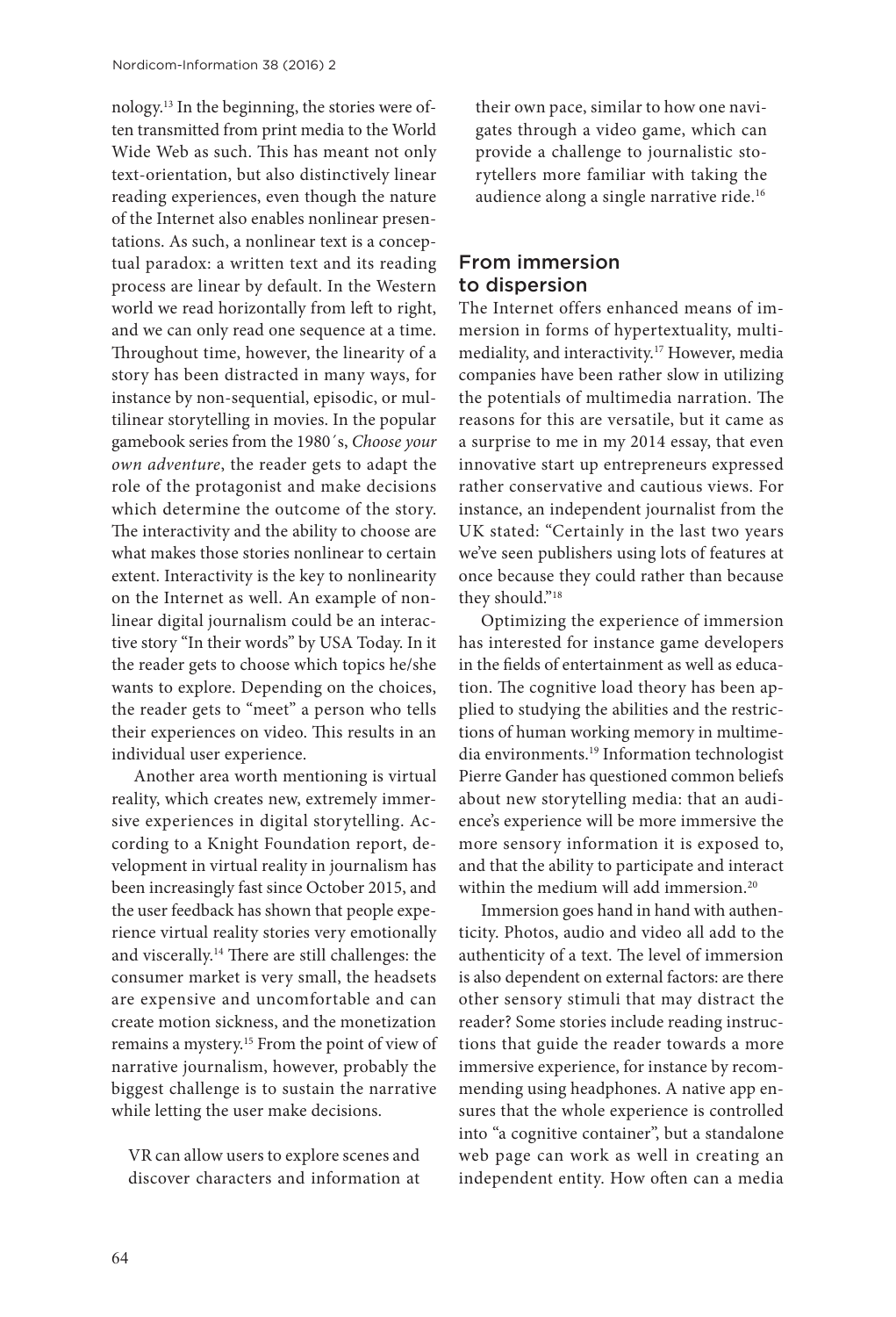company afford to create a standalone page for a story, is another question.<sup>21</sup> In order to turn the reader of one standalone page into a subscriber of the whole publication is not an easy task. On the other hand, display advertising is challenged by the increasing usage of ad blocking both on desktop computers and mobile devices.22 The future of online advertising is unknown.

#### Conclusions

Digital narrative journalism has yet to prove its full potential, even though the development has been rapid during the 2010's. Narrative

#### Notes

- 1. Lassila-Merisalo (2014a).
- 2. Maguire (2014, p. 51).
- 3. Royal & Tankard (2004).
- 4. Dowling & Vogan (2015, p. 211).
- 5. De Looper (2016).
- 6. Lassila-Merisalo (2014a, p. 10).
- 7. Dowling & Vogan (2015, p. 211).
- 8. Lassila-Merisalo (2014a).
- 9. Lassila-Merisalo (2014b, p. 165).
- 10. Lassila-Merisalo (2014a, p. 6).
- 11. See Zetland Magasin (2015).
- 12. Dowling & Vogan (2015, p. 211), Jacobson et al. (2016, p. 530). For a thorough analysis of the multimodal structure of longform stories such as "After the storm", see Hiippala (2016).
- 13. Steensen (2011, p. 320).
- 14. Doyle et al. (2016, p. 21).
- 15. Doyle et al. (2016).
- 16. Doyle et al. (2016, p. 23).
- 17. Berning (2011, p. 5).
- 18. Lassila-Merisalo (2014a, p. 8).
- 19. See Sweller (2005) and Schweppe & Rummer (2014).
- 20. Garner (2014).
- 21. Hiippala (2016, p. 17).
- 22. PageFair (2016).

#### References

- Berning, Nora (2011) "Narrative Journalism in the Age of the Internet: New Ways to Create
- Authenticity in Online Literary Reportages," in *Textpraxis. Digitales Journal für Philologie* 3, no.2 (2011), online. Downloaded 28 August 2016.
- De Looper, Christian (2016) "Apple increases tablet market share despite continuing decline in sales", in *Digital Trends*, August 1, 2016.

journalism has traditionally been print- and text-oriented, but lately we have seen versatile examples of distinctly narrative multimediaoriented stories. The Internet gives possibilities to go even further away from traditional text and create nonlinear journalism which builds on interactivity, such as virtual reality.

However, this sets a challenge of how to steer and sustain the narrative when the reader is given such a vast freedom of choice. The monetization of all digital narrative journalism is an unsolved puzzle which definitely restricts the artistic ambitions in media companies and may very well keep digital narrative journalism from its full bloom.

- Dowling, David & Vogan, Travis (2015) "Can We "Snowfall" This?", in *Digital Journalism*, online. Downloaded 27 August 2016.
- Doyle, Patrick; Gelman, Mitch & Gill, Sam (2016) *Viewing the future? Virtual reality in journalism*, online. Downloaded 28 August 2016.
- Garner, Pierre (2014) "Two Myths about Immersion in New Storytelling Media," online. Downloaded 28 August 2016.
- Hiippala, Tuomo (2016) "The Multimodality of Digital Longform Journalism," in *Digital Journalism*, online. Downloaded 29 August 2016.
- Jacobson, Susan; Marino, Jacqueline & Gutsche, Robert E. Jr. (2016) "The digital animation of literary journalism", in *Journalism*, online. Downloaded 28 August 2016.
- Lassila-Merisalo, Maria (2014a) "Story First Publishing Narrative Long-Form Journalism in Digital Environments", in *Journal of Magazine & New Media Research*, online. Downloaded 27 August 2016.
- Lassila-Merisalo, Maria (2014b) "Tarina edellä kerronnallinen juttu digitaalisessa ympäristössä", in Kalle Virtapohja (ed.) *Journalismi ajassa.* Jyväskylä: The University of Jyväskylä.
- Maguire, Miles (2014) "Literary Journalism on the Air: What David Isay's Travels in the Footsteps of Joseph Mitchell Can Tell Us about the Nature of Multimedia", in *Literary Journalism Studies*, online. Downloaded 27 August 2016.
- PageFair (2016) 2016 *Mobile Adblocking Report*, online. Downloaded 28 August 2016.
- Royal, Cindy & Tankard, James W. Jr. (2004) "Literary Journalism Techniques Create
- Compelling Blackhawk Down Web Site", in *Newspaper Research Journal*, online. Downloaded 27 August 2016.
- Schweppe; Judith & Rummer, Rolf (2014) "Attention, Working Memory, and Long-Term Memory in